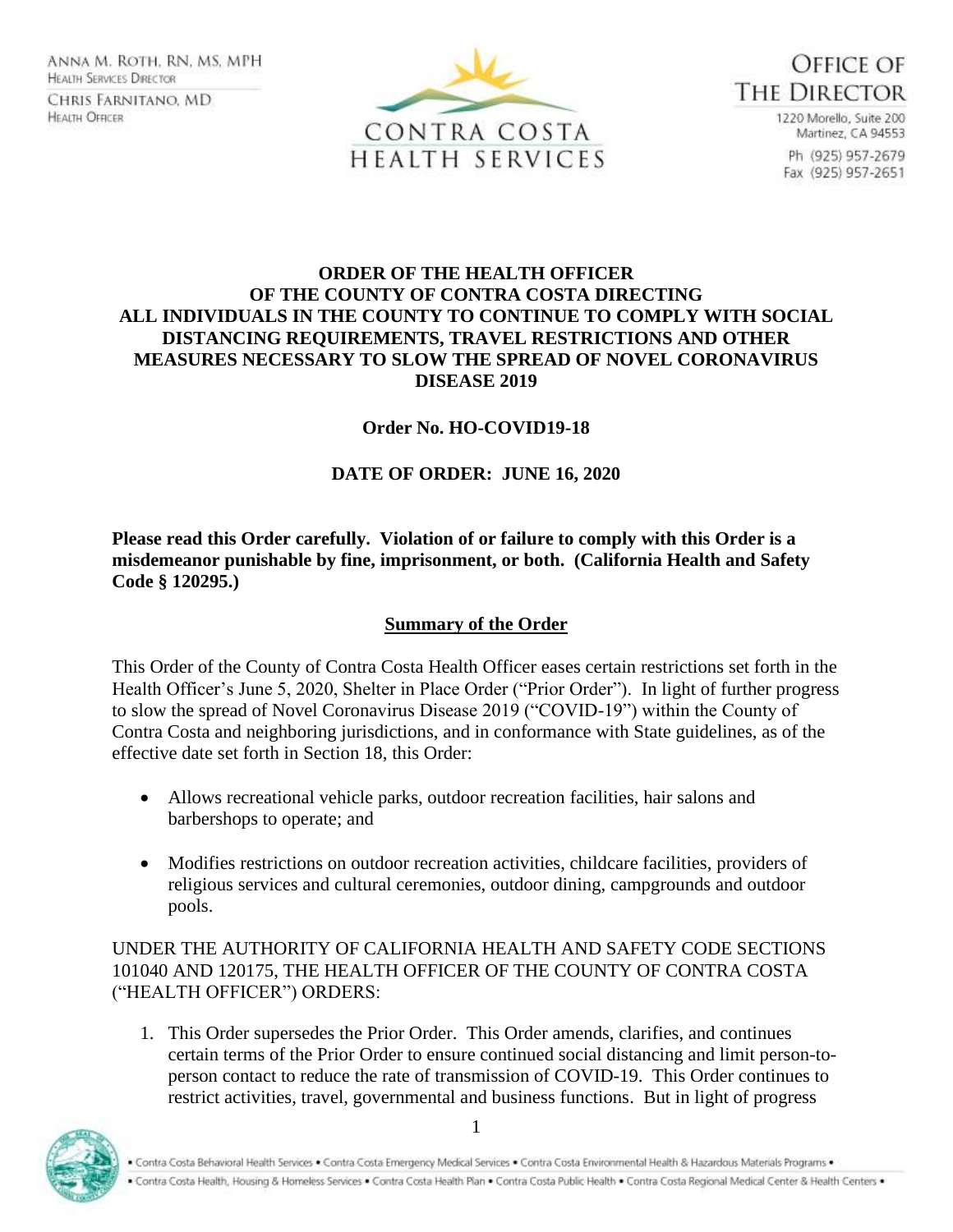achieved in slowing the spread of COVID-19 in the County of Contra Costa (the "County"), and in accordance with a variance obtained by the County from the State of California on June 9, 2020, which allows the County to move more quickly, or in a different order, through Stage 2 of the State of California's COVID-19 roadmap to recovery, this Order eases restrictions to allow additional businesses to resume or begin operating, subject to conditions set forth in applicable industry guidelines issued by the State. This Order also modifies restrictions that applied to outdoor recreation activities, childcare facilities, outdoor dining, campgrounds and outdoor pools. The gradual and measured easing of restrictions is designed to manage the overall volume, duration, and intensity of person-to-person contact to prevent a surge in COVID-19 cases in the County and neighboring counties. As further provided in Section 11 below, the Health Officer will continue to monitor the risks of the activities and businesses allowed under this Order based on the COVID-19 Indicators (as defined in Section 11) and other data, and may, as conditions support doing so, ease more restrictions and add to the list of Additional Businesses and Additional Activities. The activities allowed by this Order will be assessed on an ongoing basis and these activities and others allowed by the Order may need to be modified (including, without limitation, temporarily restricted or prohibited) if the risk associated with COVID-19 increases in the future. As of the effective date and time of this Order set forth in Section 18 below, all individuals, businesses, and government agencies in the County are required to follow the provisions of this Order.

- 2. The primary intent of this Order is to slow the spread of COVID-19 in the County and mitigate the impact on delivery of critical healthcare services. All provisions of this Order must be interpreted to effectuate this intent. Failure to comply with any of the provisions of this Order constitutes an imminent threat and menace to public health, constitutes a public nuisance, and is punishable by fine, imprisonment, or both.
- 3. Individuals living within the County may leave their residences only for the purposes specified in Section 15 of this Order. Individuals in the County who do not reside in the County must comply with all applicable requirements of this Order. Individuals experiencing homelessness are exempt from this Section, but are strongly urged to obtain shelter, and governmental and other entities are strongly urged, as soon as possible, to make such shelter available and provide handwashing or hand sanitation facilities to persons who continue experiencing homelessness.
- 4. When people leave their place of residence for the limited purposes allowed in this Order, they must strictly comply with Social Distancing Requirements as defined in Section 15.k, except as expressly provided in this Order, and must wear face coverings as provided in, and subject to the limited exceptions in, Health Officer Order No. HO-COVID19-08 (the "Face Covering Order").
- 5. Gatherings.
	- a. Health Officer Order No. HO-COVID19-01, which prohibited mass gatherings of 100 or more persons, is rescinded. Except as set forth elsewhere in this Order, all

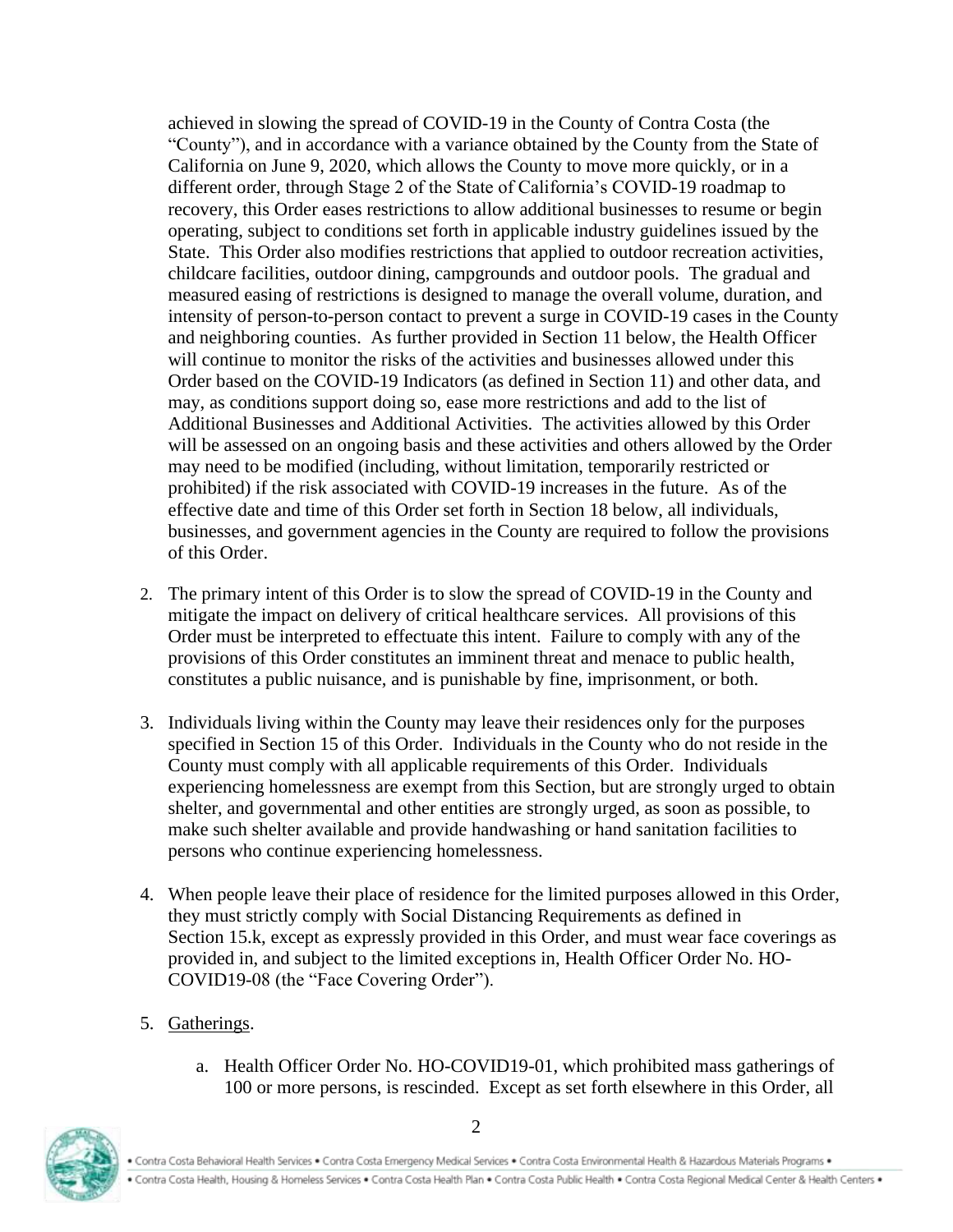public and private gatherings of individuals who are not members of the same household or living unit are prohibited. Nothing in this Order prohibits members of a single household or living unit from engaging together in the activities authorized by this Order.

- b. Public and private gatherings of persons in a "Social Bubble," as defined below, may take place if the gathering takes place outside and participants comply with all other requirements of this Order. Persons in Social Bubbles are not required to strictly adhere to Social Distancing Requirements while participating in gatherings authorized under this section; however, participants over 12 years of age are strongly encouraged to maintain six-foot social distancing from each other and wear face coverings. The following definitions apply to this subsection:
	- i. "Social Bubble" means a Stable Group of 12 that forms either a Household Support Unit, a Childcare Unit, or a Children's Extracurricular Activity Unit, for the purpose of engaging in activities allowed under this Order.
	- ii. "Stable Group of 12" means a group of not more than 12 individuals over a three-week time period that is a Household Support Unit, a Childcare Unit, or a Children's Extracurricular Activity Unit.
	- iii. "Household Support Unit" means a Stable Group of 12 that is formed for the purpose of engaging in the sort of support and activities that are typical of members of the same household (e.g., childcare, family recreation, etc.), regardless of whether they physically occupy the same dwelling. Each person may be part of only one Household Support Unit, and every resident of a single dwelling unit must be part of the same Household Support Unit, except that a child who resides in more than one dwelling unit as part of a court-ordered shared custody arrangement may be part of the Household Support Unit of each of the child's custodians.
	- iv. "Childcare Unit" means a Stable Group of 12 (typically 10 children and 1- 2 adults) that is formed for the purposes of the Essential Business of childcare under Section 15.f.xxvi. of the Order. Each person (adult or child) may be a part of only a single Childcare Unit, but children in the same household may be part of separate, age-appropriate Childcare Units.
	- v. "Children's Extracurricular Activity Unit" means a Stable Group of 12 (typically 10 children and 1-2 adults) that is formed for the purpose of organized recreation under 15.a.iii. Each person (adult or child) may be part of only one Children's Extracurricular Activity Unit, but children in the same household may be part of separate, age-appropriate Extracurricular Activity Units.

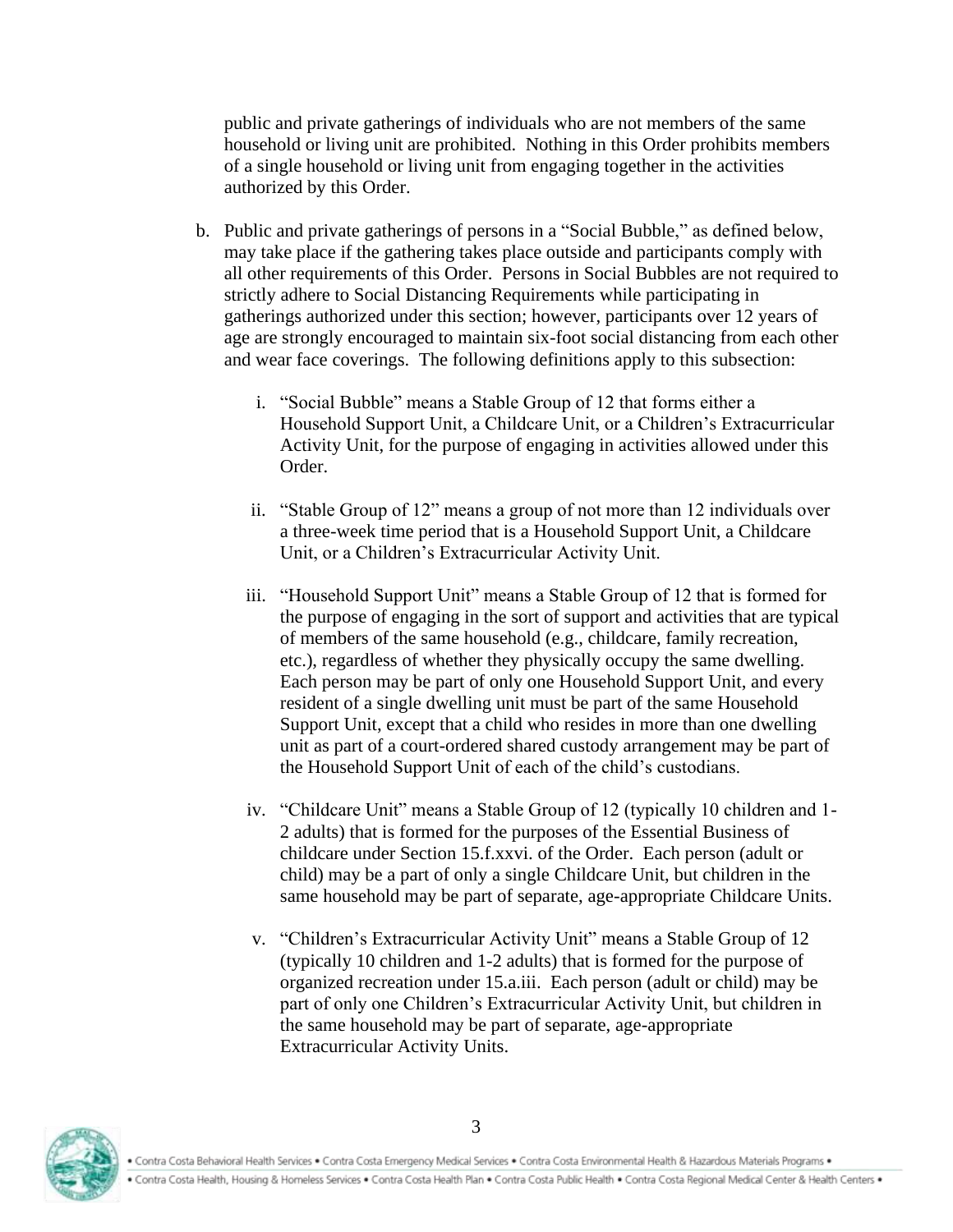- 6. Businesses with a facility in the County may operate if they are Essential Businesses as defined in Section 15.f, Outdoor Businesses as defined in Section 15.l, or Additional Businesses as defined in Section 15.n. Outdoor Businesses must conduct all business and transactions involving members of the public outdoors. Businesses that are not Essential Businesses, Outdoor Businesses or Additional Businesses may not operate, except as follows:
	- a. All businesses may conduct Minimum Basic Operations, as described in Section 15.g of this Order.
	- b. All businesses may continue operations consisting exclusively of owners, personnel, volunteers, or contractors performing activities at their own residences (i.e., working from home).

All Essential Businesses are strongly encouraged to remain open. Telework is strongly encouraged at all businesses.

- 7. As a condition of continued or resumed operations, business operators must prepare or update, post, implement, and distribute to their personnel a Social Distancing Protocol for each of their facilities in the County frequented by personnel or members of the public, as specified in Section 15.h. In addition to the Social Distancing Protocol, all businesses allowed to operate under this Order must follow applicable industry-specific guidance issued by the State of California related to COVID-19, set forth at [https://covid19.ca.gov/industry-guidance/,](https://gcc01.safelinks.protection.outlook.com/?url=https%3A%2F%2Fcovid19.ca.gov%2Findustry-guidance%2F&data=02%7C01%7CLinda.Wilcox%40cc.cccounty.us%7Ca48c35fac1ed49dd67a008d7f8217610%7C76c13a07612f4e06a2f4783d69dc4cdb%7C0%7C0%7C637250694912181762&sdata=p3ifeWS3RotN8Az9A5eMoezbscpBF1Q%2B52tA%2BKFYots%3D&reserved=0) and any conditions on operation specified in this Order, including, with regard to Additional Businesses, those specified in Appendix C-1. Except as allowed in Appendix C-1, businesses that include an Essential Business or Outdoor Business component at their facilities alongside other components must, to the extent feasible, scale down their operations to the Essential Business and Outdoor Business components only; provided, however, mixed retail businesses that are otherwise allowed to operate under this Order may continue to stock and sell non-essential products.
- 8. All travel, except Essential Travel, as defined below in Section 15.i, is prohibited. People may use public transit only for purposes of performing activities permitted under this Order. Transit agencies and people riding on public transit must comply with Social Distancing Requirements, as defined in Section 15.k, to the greatest extent feasible, and personnel and passengers must wear Face Coverings as required by the Face Covering Order. Any travel into or out of the County not expressly permitted by this Order is prohibited.
- 9. This Order is issued based on evidence of continued significant community transmission of COVID-19 within the County; continued uncertainty regarding the degree of undetected asymptomatic transmission; scientific evidence and best practices regarding the most effective approaches to slow the transmission of communicable diseases generally and COVID-19 specifically; evidence that the age, condition, and health of a significant portion of the population of the County places it at risk for serious health



. Contra Costa Behavioral Health Services . Contra Costa Emergency Medical Services . Contra Costa Environmental Health & Hazardous Materials Programs . . Contra Costa Health, Housing & Homeless Services . Contra Costa Health Plan . Contra Costa Public Health . Contra Costa Regional Medical Center & Health Centers .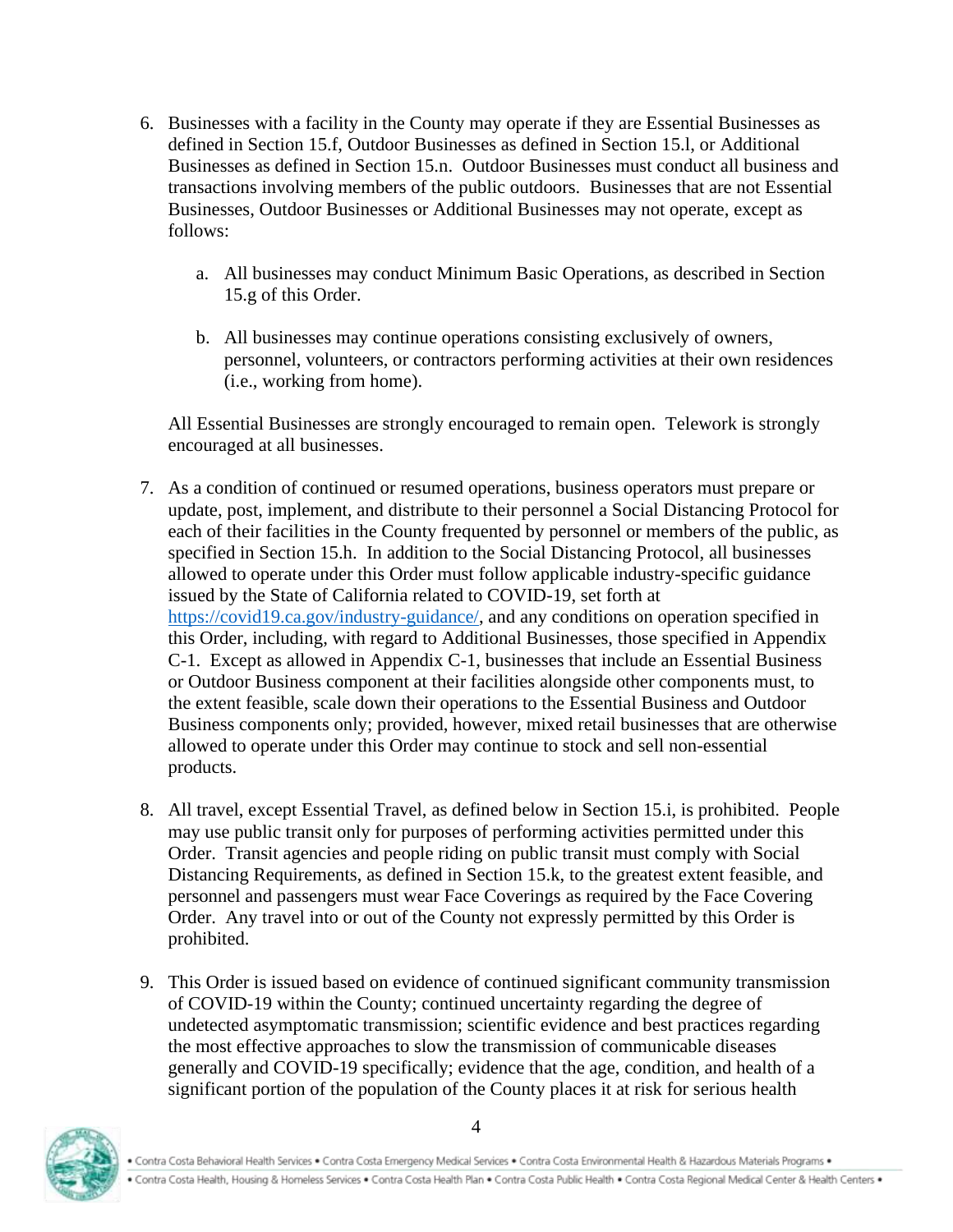complications, including death, from COVID-19; and further evidence that others, including younger and otherwise healthy people, are also at risk for serious outcomes. Due to the outbreak of the COVID-19 disease in the general public, which is a pandemic according to the World Health Organization, there is a public health emergency throughout the County. Making the problem worse, some individuals who contract the virus causing COVID-19 have no symptoms or have mild symptoms, which means they may not be aware they carry the virus and are transmitting it to others. Further, evidence shows that the virus can survive for hours to days on surfaces and be indirectly transmitted between individuals. Because even people without symptoms can transmit the infection, and because evidence shows the infection is easily spread, gatherings and other direct or indirect interpersonal interactions can result in preventable transmission of the virus.

- 10. Efforts taken to date regarding this public health emergency have slowed the virus' trajectory, but the emergency and the attendant risk to public health remain significant. As of June 15, 2020, a total of 1,983 confirmed cases of COVID-19 in the County have been reported (up from 34 on March 15, 2020, just before the first shelter-in-place order). The cumulative number of confirmed cases continues to increase, though the rate of increase has slowed in the weeks leading up to this Order. Evidence suggests that the restrictions on mobility and social distancing requirements imposed by the Prior Order (and the orders that preceded it) are slowing the rate of increase in community transmission and confirmed cases by limiting interactions among people, consistent with scientific evidence of the efficacy of similar measures in other parts of the country and world.
- 11. The Health Officer is monitoring several key indicators ("COVID-19 Indicators"), which are among the many factors informing decisions whether to modify restrictions imposed to slow the spread of COVID-19. Progress on all of these COVID-19 Indicators specifically related to case numbers, hospital utilization and capacity, supply of personal protective equipment, and contact tracing — makes it appropriate, at this time, to allow more Additional Businesses to resume operations and ease some other restrictions. But the continued prevalence of the virus that causes COVID-19 requires many activities and business functions to remain restricted, and those activities that are allowed to occur must do so subject to social distancing and other infection control practices identified by the Health Officer. Evaluation of the COVID-19 Indicators will be critical to determinations by the local health officers regarding whether the restrictions imposed by this Order will be further modified to ease or tighten the restrictions imposed by this Order and augment, limit, or prohibit the Additional Businesses and Additional Activities allowed to resume. The Health Officer will continually review whether modifications to the Order are warranted based on (1) progress on the COVID-19 Indicators; (2) developments in epidemiological and diagnostic methods for tracing, diagnosing, treating, or testing for COVID-19; and (3) scientific understanding of the transmission dynamics and clinical impact of COVID-19. The COVID-19 Indicators include, but are not limited to, the following:

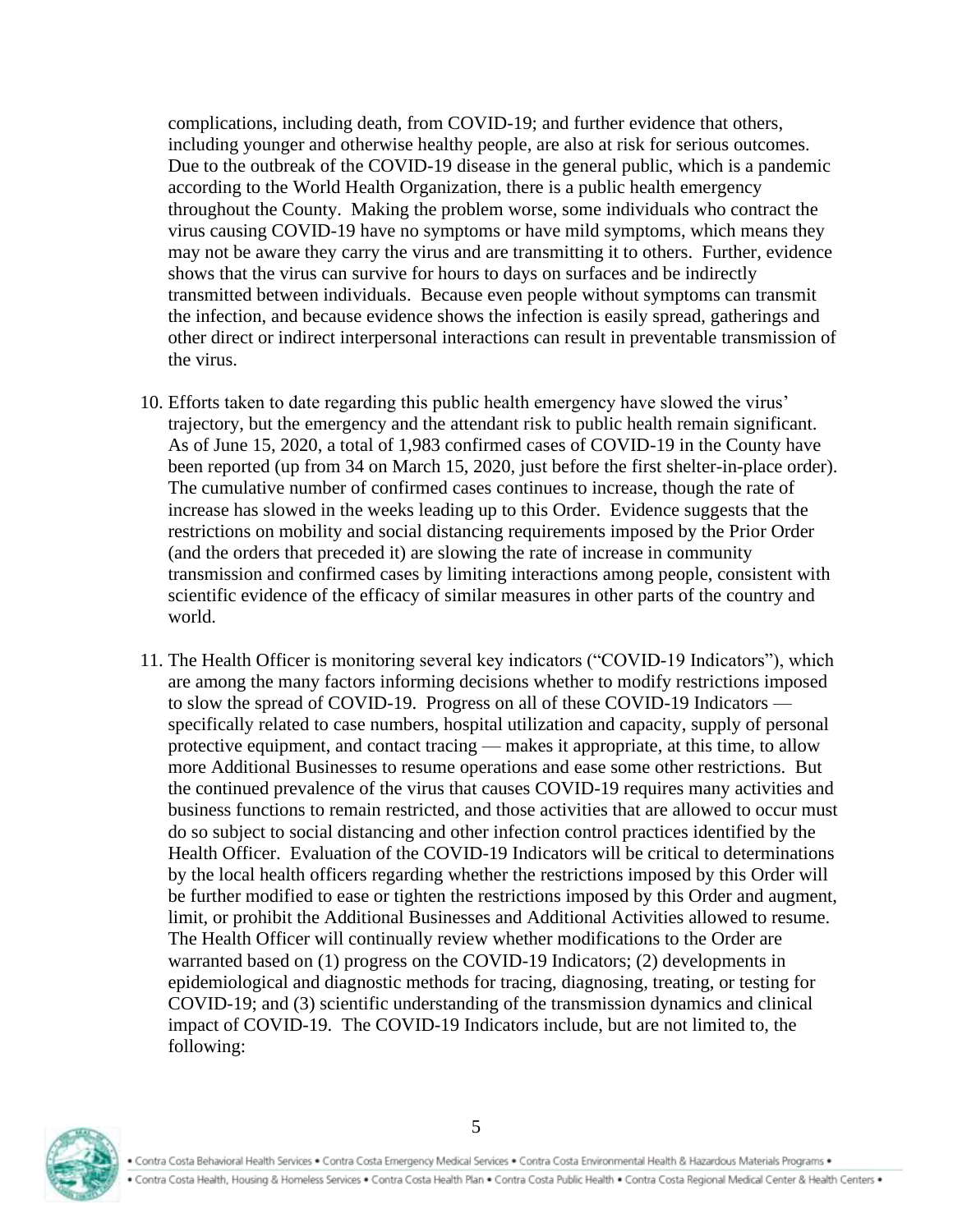- a. The trend of the number of new COVID-19 cases and hospitalizations per day.
- b. The capacity of hospitals and the health system in the County and region, including acute care beds and Intensive Care Unit beds, to provide care for COVID-19 patients and other patients, including during a surge in COVID-19 cases.
- c. The supply of personal protective equipment (PPE) available for hospital staff and other healthcare providers and personnel who need PPE to safely respond to and treat COVID-19 patients.
- d. The ability and capacity to quickly and accurately test persons to determine whether they are COVID-19 positive, especially those in vulnerable populations or high-risk settings or occupations.
- e. The ability to conduct case investigation and contact tracing for the volume of cases and associated contacts that will continue to occur, isolating confirmed cases and quarantining persons who have had contact with confirmed cases.
- 12. Scientific evidence shows that at this stage of the emergency, it remains essential to continue to slow virus transmission to help (a) protect the most vulnerable; (b) prevent the health care system from being overwhelmed; (c) prevent long-term chronic health conditions, such as cardiovascular, kidney, and respiratory damage and loss of limbs from blood clotting; and (d) prevent deaths. This Order is necessary to slow the spread of COVID-19, preserving critical and limited healthcare capacity in the County and advancing toward a point in the public health emergency where transmission can be controlled. At the same time, since the Prior Order was issued, the County has continued to make progress in expanding health system capacity and healthcare resources and in slowing community transmission of COVID-19. In light of progress on these indicators, and subject to continued monitoring and potential public health-based responses, in addition to those already allowed to operate under the Prior Order as Essential Businesses, Outdoor Businesses and Additional Businesses, it is appropriate at this time to allow the operation of more Additional Businesses. These businesses are identified based on health-related considerations and transmission risk factors including, but not limited to, the intensity and quantity of contacts and the ability to substantially mitigate transmission risks associated with the operations, and guidance issued by the State of California.
- 13. This Order is issued in accordance with, and incorporates by reference, the March 4, 2020, Proclamation of a State of Emergency issued by Governor Gavin Newsom and the March 10, 2020, Proclamation by the Contra Costa County Board of Supervisors declaring the existence of a local emergency.

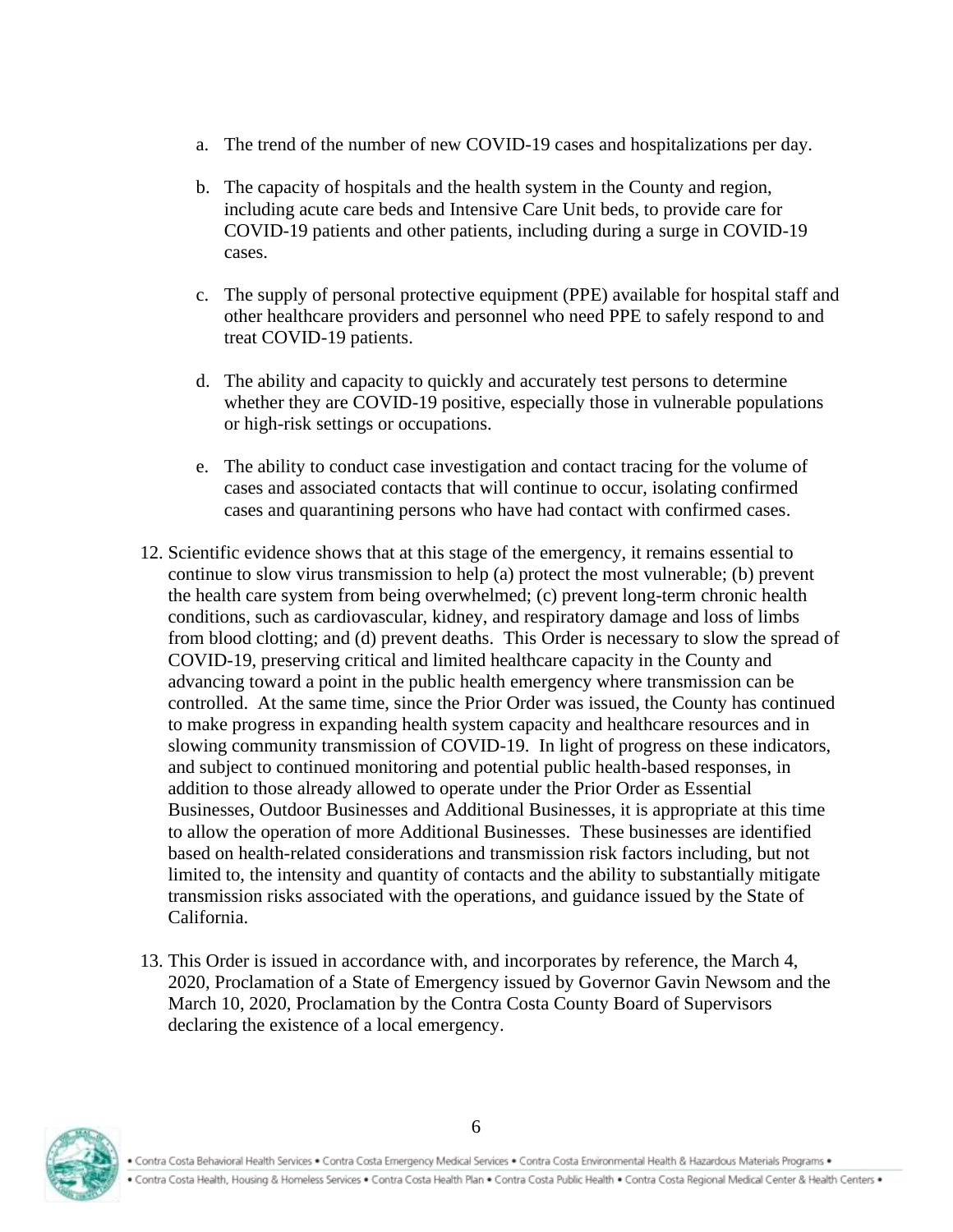- 14. This Order is also issued in light of the March 19, 2020, Order of the State Public Health Officer (the "State Shelter Order"), which set baseline statewide restrictions on nonresidential business activities, effective until further notice, and the Governor's March 19, 2020, Executive Order N-33-20 directing California residents to follow the State Shelter Order. The May 4, 2020, Executive Order issued by Governor Newsom and May 7, 2020, Order of the State Public Health Officer permit certain businesses to reopen if a local health officer believes the conditions in that jurisdictions warrant it, but expressly acknowledge the authority of local health officers to establish and implement public health measures within their respective jurisdictions that are more restrictive than those implemented by the State Public Health Officer. This Order adopts in certain respects more stringent restrictions addressing the particular facts and circumstances in this County, which are necessary to control the public health emergency as it is evolving within the County and the Bay Area. Without this tailored set of restrictions that further reduces the number of interactions between persons, scientific evidence indicates that the public health crisis in the County will worsen to the point at which it may overtake available health care resources within the County and increase the death rate. Also, this Order enumerates additional restrictions on non-work-related travel not covered by the State Shelter Order; sets forth mandatory Social Distancing Requirements for all individuals in the County when engaged in activities outside their residences; and sets forth a mechanism to ensure that all businesses with facilities that are allowed to operate under the Order comply with the Social Distancing Requirements. Where this Order is more restrictive than a state public health order related to the COVID-19 pandemic, this Order controls. To the extent any federal guidelines allow activities that are not allowed by this Order, this Order controls and those activities are not allowed.
- 15. Requirements and Exemptions. Individuals may leave their residence to do the following:
	- a. Individuals may leave their residence to perform the following "Essential Activities." But people at high risk of severe illness from COVID-19 and people who are sick are strongly urged to stay in their residence to the extent possible, except as necessary to seek or provide medical care or Essential Governmental Functions. Essential Activities are:
		- i. To engage in activities or perform tasks important to their health and safety, or to the health and safety of their family or household members (including pets), such as, by way of example only and without limitation, obtaining medical supplies or medication, or visiting a health care professional.
		- ii. To obtain necessary services or supplies for themselves and their family or household members, or to deliver those services or supplies to others, such as, by way of example only and without limitation, canned food, dry goods, fresh fruits and vegetables, pet supply, fresh meats, fish, and poultry, and any other household consumer products, or products

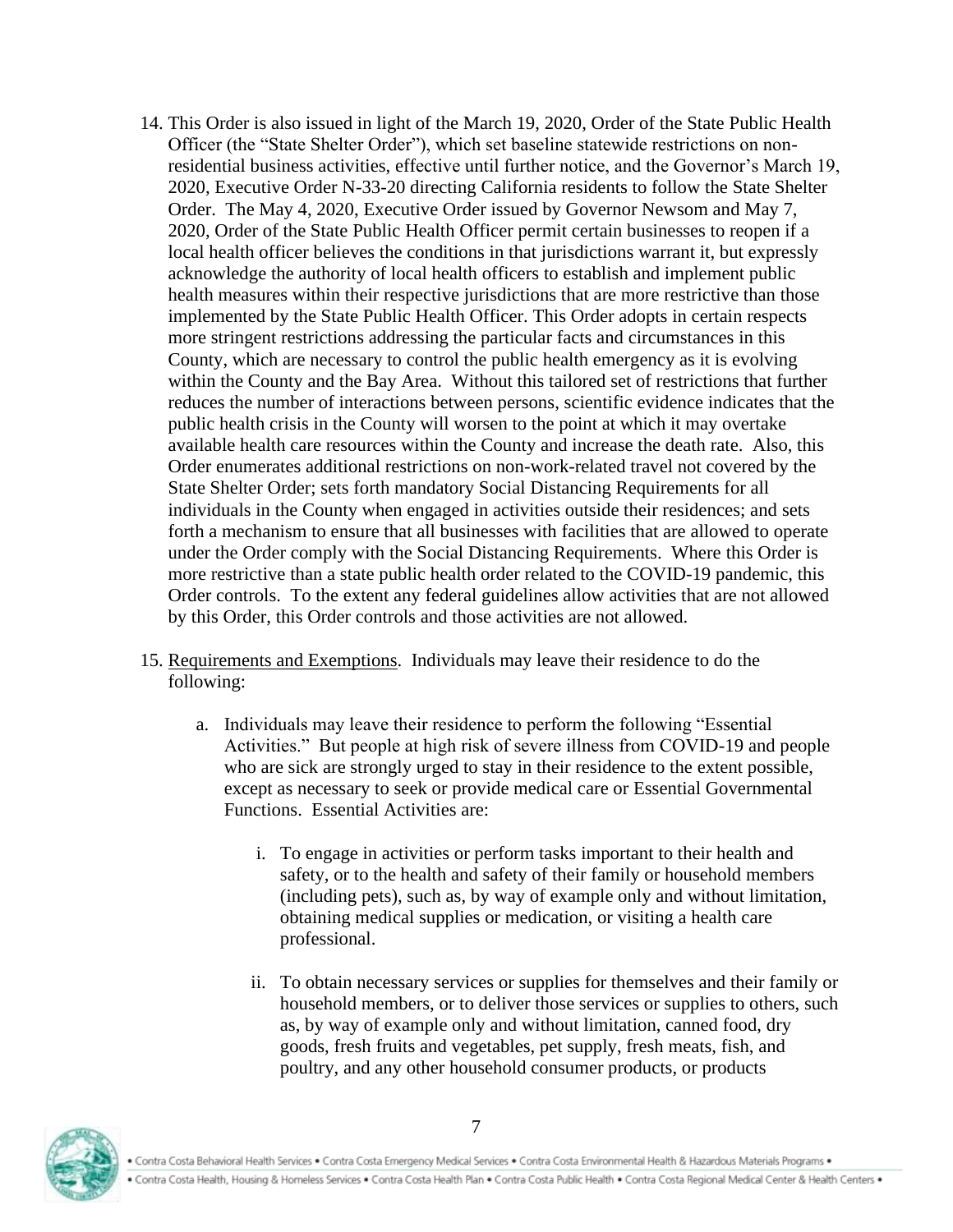necessary to maintain the habitability, sanitation, and operation of residences.

- iii. To engage in outdoor recreation activity, including, by way of example and without limitation, walking, hiking, bicycling, and running, in compliance with Social Distancing Requirements and subject to restrictions in applicable industry guidance issued by the State of California (https://covid19.ca.gov/pdf/guidance-campgrounds.pdf ).
- iv. To perform work for or access an Essential Business, Outdoor Business, or Additional Business; or to otherwise carry out activities specifically permitted in this Order, including Minimum Basic Operations, as defined in this Section.
- v. To provide necessary care for a family member or pet in another household who has no other source of care.
- vi. To attend a funeral.
- vii. To move residences. When moving into or out of the Bay Area region, individuals are strongly urged to quarantine for 14 days. To quarantine, individuals should follow the guidance of the United States Centers for Disease Control and Prevention.
- viii. To engage in Outdoor Activities or Additional Activities.
- b. Individuals may leave their residence to work for, volunteer at, or obtain services at "Healthcare Operations," including, without limitation, hospitals, clinics, COVID-19 testing locations, dentists, pharmacies, blood banks and blood drives, pharmaceutical and biotechnology companies, other healthcare facilities, healthcare suppliers, home healthcare services providers, mental health providers, or any related and/or ancillary healthcare services. "Healthcare Operations" also include veterinary care and all healthcare services provided to animals. This exemption for Healthcare Operations shall be construed broadly to avoid any interference with the delivery of healthcare, broadly defined. "Healthcare Operations" excludes fitness and exercise gyms and similar facilities.
- c. Individuals may leave their residence to provide any services or perform any work necessary to the operation and maintenance of "Essential Infrastructure," including airports, utilities (including water, sewer, gas, and electrical), oil refining, roads and highways, public transportation, solid waste facilities (including collection, removal, disposal, recycling, and processing facilities), cemeteries, mortuaries, crematoriums, and telecommunications systems (including the provision of essential global, national, and local infrastructure for internet, computing services, business infrastructure, communications, and webbased services).

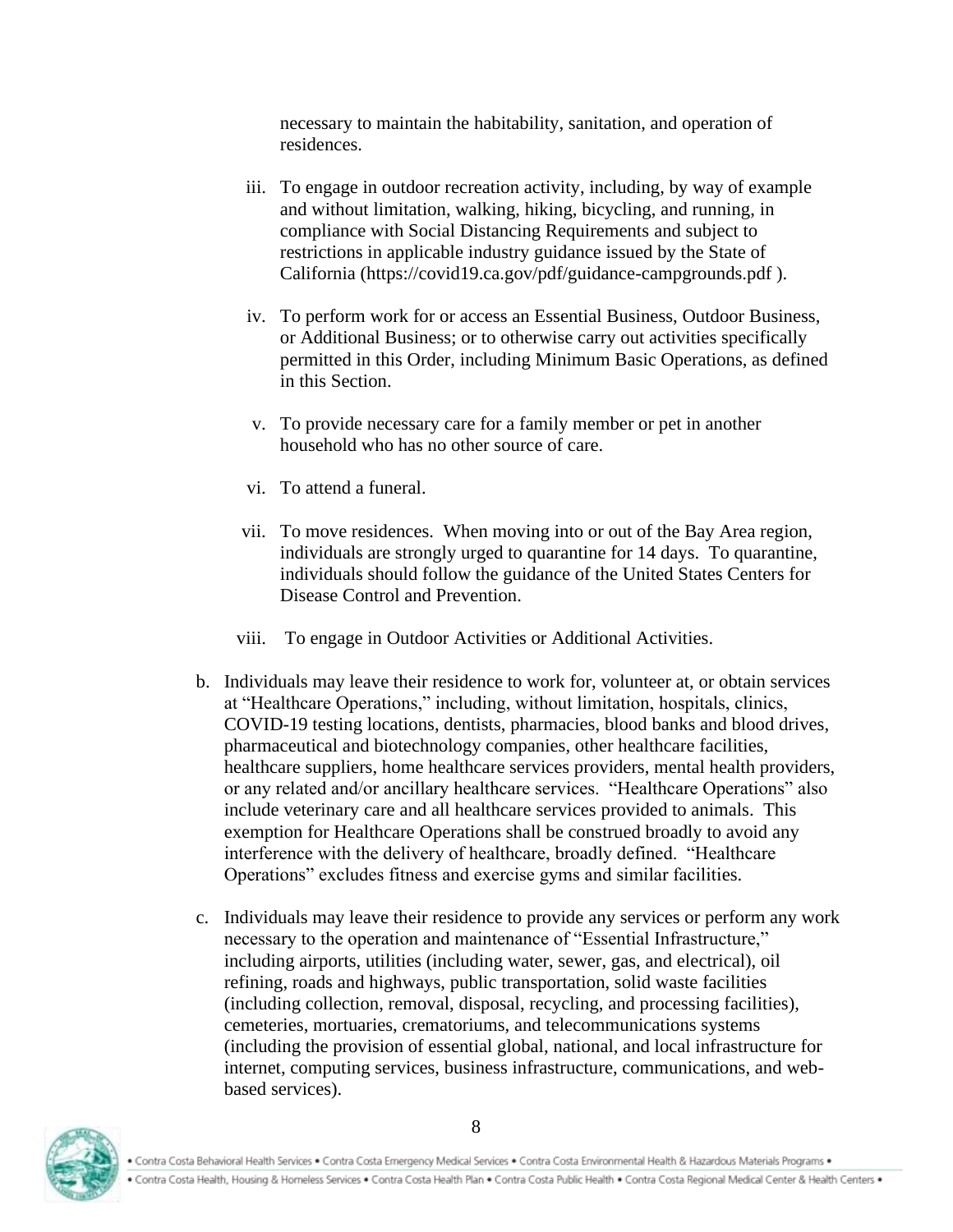- d. All first responders, emergency management personnel, emergency dispatchers, court personnel, and law enforcement personnel, and others who need to perform essential services are categorically exempt from this Order to the extent they are performing those essential services. Further, nothing in this Order shall prohibit any individual from performing or accessing "Essential Governmental Functions," as determined by the governmental entity performing those functions. Each governmental entity shall identify and designate appropriate personnel, volunteers, or contractors to continue providing and carrying out any Essential Governmental Functions, including the hiring or retention of new personnel or contractors to perform such functions. Each governmental entity and its contractors must employ all necessary emergency protective measures to prevent, mitigate, respond to, and recover from the COVID-19 pandemic, and all Essential Governmental Functions shall be performed in compliance with Social Distancing Requirements to the greatest extent feasible.
- e. A "business" includes any for-profit, non-profit, or educational entity, whether a corporate entity, organization, partnership or sole proprietorship, and regardless of the nature of the service, the function it performs, or its corporate or entity structure.
- f. "Essential Businesses" are:
	- i. Healthcare Operations and businesses that operate, maintain, or repair Essential Infrastructure;
	- ii. Grocery stores, certified farmers' markets, farm and produce stands, supermarkets, food banks, convenience stores, and other establishments engaged in the retail sale of unprepared food, canned food, dry goods, non-alcoholic beverages, fresh fruits and vegetables, pet supply, fresh meats, fish, and poultry, as well as hygienic products and household consumer products necessary for personal hygiene or the habitability, sanitation, or operation of residences. The businesses included in this subparagraph (ii) include establishments that sell multiple categories of products provided that they sell a significant amount of essential products identified in this subparagraph, such as liquor stores that also sell a significant amount of food.
	- iii. Food cultivation, including farming, livestock, and fishing;
	- iv. Businesses that provide food, shelter, and social services, and other necessities of life for economically disadvantaged or otherwise needy individuals;
	- v. Construction, but only pursuant to the Construction Safety Protocols listed in Appendix B-1 or Appendix B-2, whichever is applicable. Public works

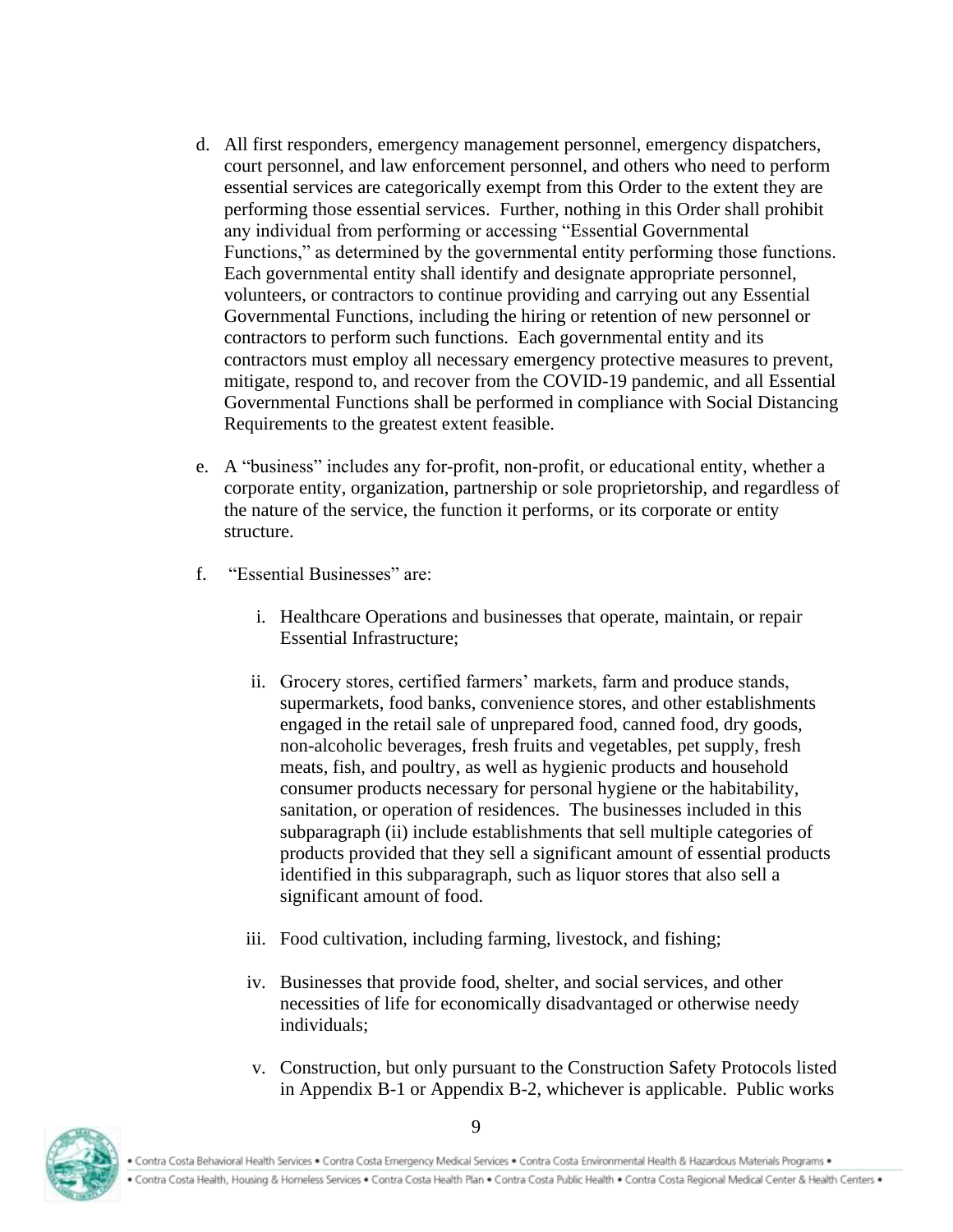projects shall also be subject to Appendix B-1 or Appendix B-2, whichever is applicable, except if other protocols are specified by the Health Officer. Appendix B-1 and Appendix B-2 are incorporated into this Order by this reference;

- vi. Newspapers, television, radio, and other media services;
- vii. Gas stations and auto-supply, auto-repair (including, but not limited to, for cars, trucks, motorcycles and motorized scooters), and automotive dealerships, but only for the purpose of providing auto-supply and autorepair services. This subparagraph (vii) does not restrict the on-line purchase of automobiles if they are delivered to a residence or Essential Business;
- viii. Bicycle repair and supply shops;
- ix. Banks and related financial institutions;
- x. Service providers that enable real estate transactions (including rentals, leases, and home sales), including, but not limited to, real estate agents, escrow agents, notaries, and title companies, provided that appointments and other residential real estate viewings must only occur virtually or, if a virtual viewing is not feasible, by appointment with no more than two visitors at a time residing within the same household or living unit and one individual showing the unit (except that in person visits are not allowed when the occupant is present in the residence);
- xi. Hardware stores;
- xii. Plumbers, electricians, exterminators, and other service providers who provide services that are necessary to maintaining the habitability, sanitation, or operation of residences and Essential Businesses;
- xiii. Businesses providing mailing and shipping services, including post office boxes;
- xiv. Educational institutions—including public and private K-12 schools, colleges, and universities—for purposes of facilitating distance learning or performing essential functions, or as allowed under subparagraph xxvi, provided that social distancing of six-feet per person is maintained to the greatest extent possible;
- xv. Laundromats, drycleaners, and laundry service providers;
- xvi. Restaurants and other facilities that prepare and serve food, but only for delivery or carry out. Schools and other entities that typically provide free

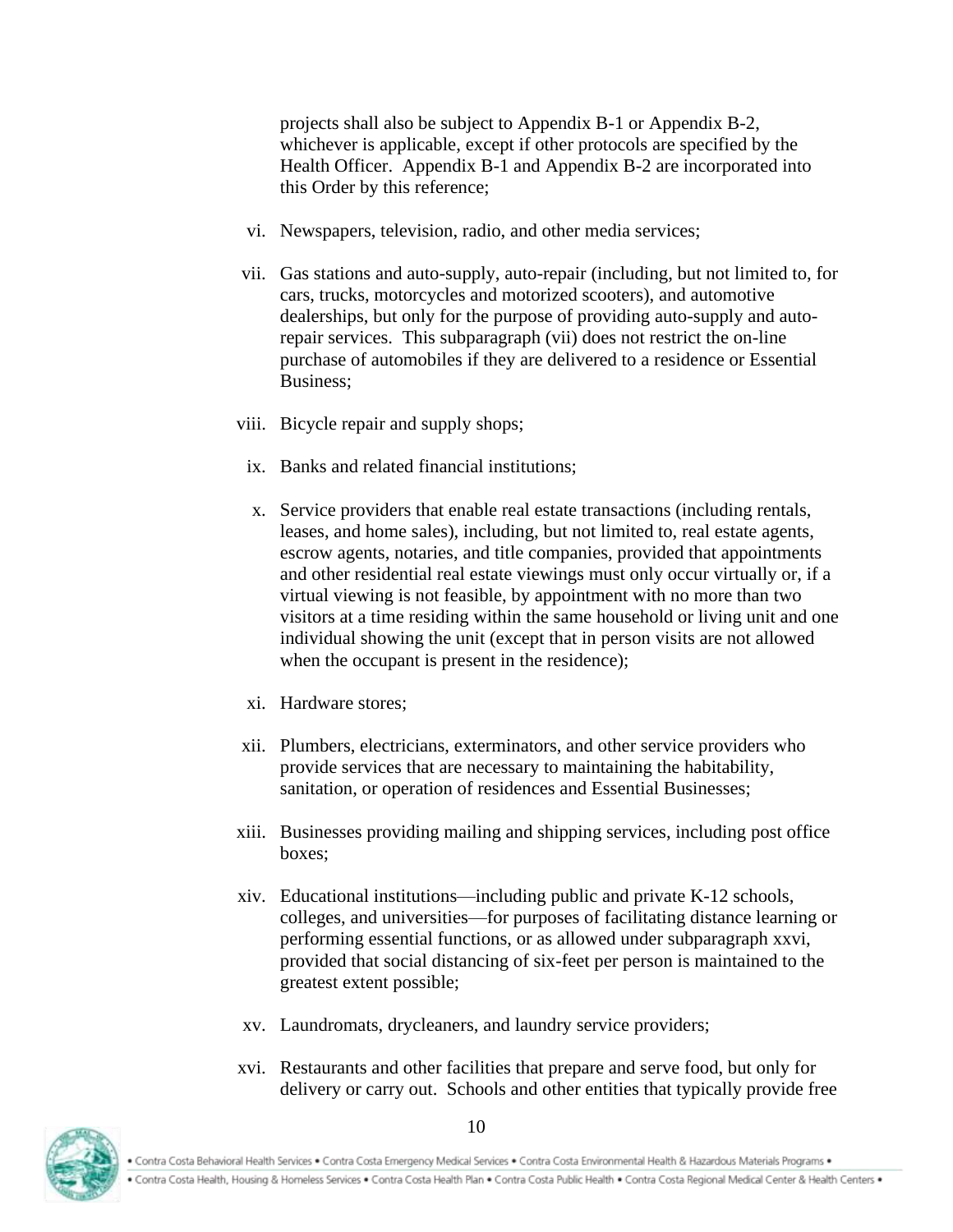food services to students or members of the public may continue to do so under this Order on the condition that the food is provided to students or members of the public on a pick-up and take-away basis only. Schools and other entities that provide food services under this exemption shall not permit the food to be eaten at the site where it is provided, or at any other gathering site;

- xvii. Funeral home providers, mortuaries, cemeteries, and crematoriums, to the extent necessary for the transport, preparation, or processing of bodies or remains;
- xviii. Businesses that supply other Essential Businesses, Outdoor Businesses or Additional Businesses with the support or supplies necessary to operate, but only to the extent that they support or supply these businesses. This exemption shall not be used as a basis for engaging in sales to the general public from retail storefronts;
- xix. Businesses that have the primary function of shipping or delivering groceries, food, or other goods directly to residences or businesses. This exemption shall not be used to allow for manufacturing or assembly of non-essential products or for other functions besides those necessary to the delivery operation;
- xx. Airlines, taxis, rental car companies, rideshare services (including shared bicycles and scooters), and other private transportation providers providing transportation services necessary for Essential Activities and other purposes expressly authorized in this Order;
- xxi. Home-based care for seniors, adults, children, and pets;
- xxii. Residential facilities and shelters for seniors, adults, and children;
- xxiii. Professional services, such as legal, notary, or accounting services, when necessary to assist in compliance with non-elective, legally required activities or in relation to death or incapacity;
- xxiv. Services to assist individuals in finding employment with Essential Businesses;
- xxv. Moving services that facilitate residential or commercial moves that are allowed under this Order; and
- xxvi. Childcare establishments, summer camps, and other educational or recreational institutions or programs providing care or supervision for children of all ages. These operations must comply with industry guidance issued by the State of California, including updated guidance for

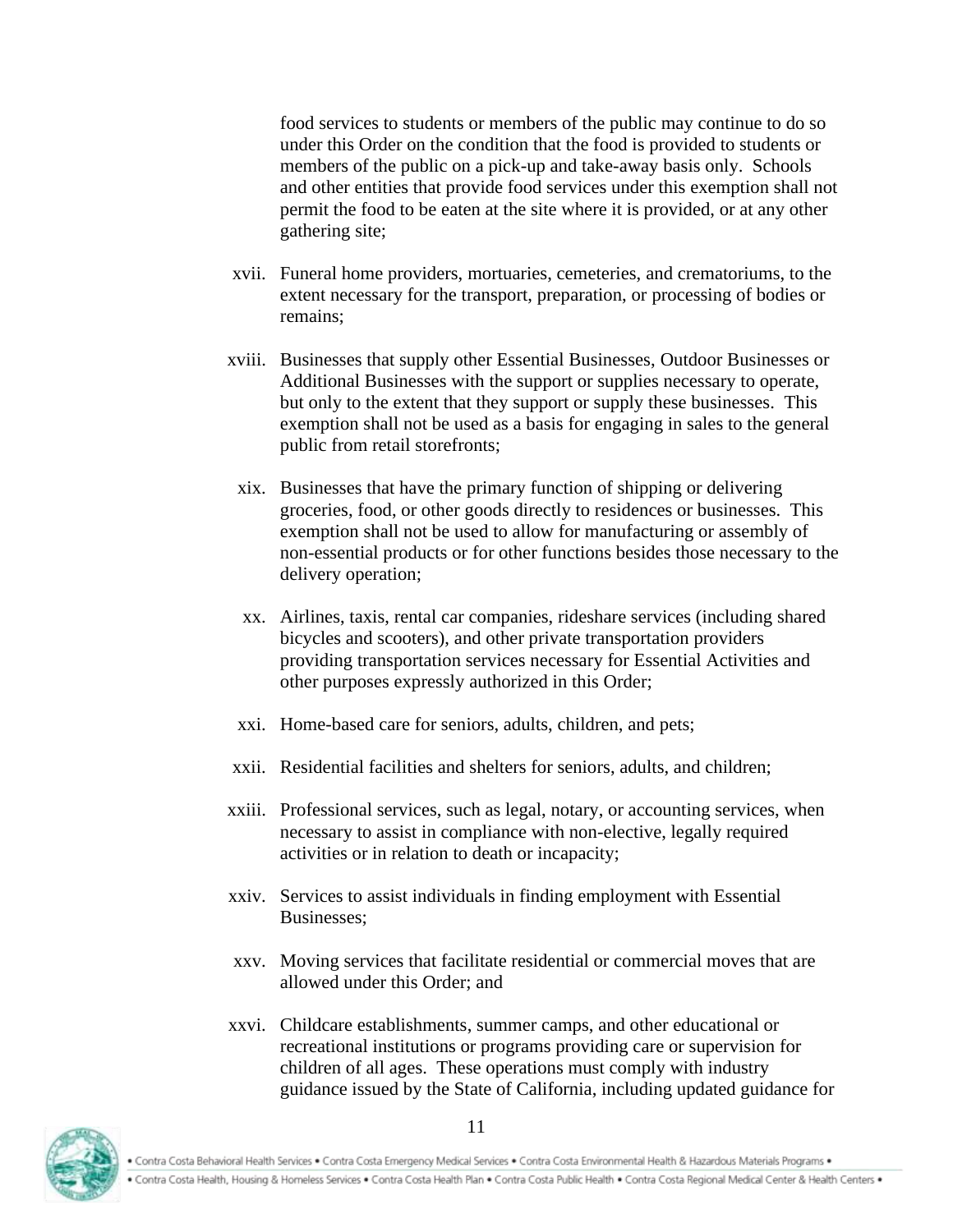child care programs and providers [\(https://covid19.ca.gov/pdf/guidance](https://covid19.ca.gov/pdf/guidance-childcare.pdf)[childcare.pdf\)](https://covid19.ca.gov/pdf/guidance-childcare.pdf) and guidance for day camps [\(https://covid19.ca.gov/pdf/guidance-daycamps.pdf\)](https://covid19.ca.gov/pdf/guidance-daycamps.pdf), to the extent applicable. It is recommended that children remain in groups as small as possible, preferably stable groups of 12 or less.

- g. "Minimum Basic Operations" means the following activities for businesses, provided that owners, personnel, and contractors comply with Social Distancing Requirements as defined this Section, to the extent possible, while carrying out such operations:
	- i. The minimum necessary activities to maintain and protect the value of the business's inventory and facilities; ensure security, safety, and sanitation; process payroll and employee benefits; provide for the delivery of existing inventory directly to residences or businesses; and related functions. For clarity, this section does not permit businesses to provide curbside pickup to customers.
	- ii. The minimum necessary activities to facilitate owners, personnel, and contractors of the business being able to continue to work remotely from their residences, and to ensure that the business can deliver its service remotely.
- h. All businesses that are operating at facilities in the County visited or used by the public or personnel must, as a condition of such operation, prepare and post a "Social Distancing Protocol" for each of these facilities; provided, however, that construction activities shall instead comply with the Construction Project Safety Protocols set forth in Appendix B-1 or Appendix B-2, whichever is applicable, and not the Social Distancing Protocol. The Social Distancing Protocol must be substantially in the form attached to this Order as Appendix A, incorporated into this Order by reference, and it must be updated from prior versions to address new requirements listed in this Order or in related guidance or directives from the Health Officer. The Social Distancing Protocol must be posted at or near the entrance of the relevant facility, and shall be easily viewable by the public and personnel. A copy of the Social Distancing Protocol must also be provided to each person performing work at the facility. All businesses subject to this paragraph shall implement the Social Distancing Protocol and provide evidence of its implementation to any authority enforcing this Order upon demand. The Social Distancing Protocol must explain how the business is achieving the following, as applicable:
	- i. Limiting the number of people who can enter into the facility at any one time to ensure that people in the facility can easily maintain a minimum six-foot distance from one another at all times, except as required to complete Essential Business activity;

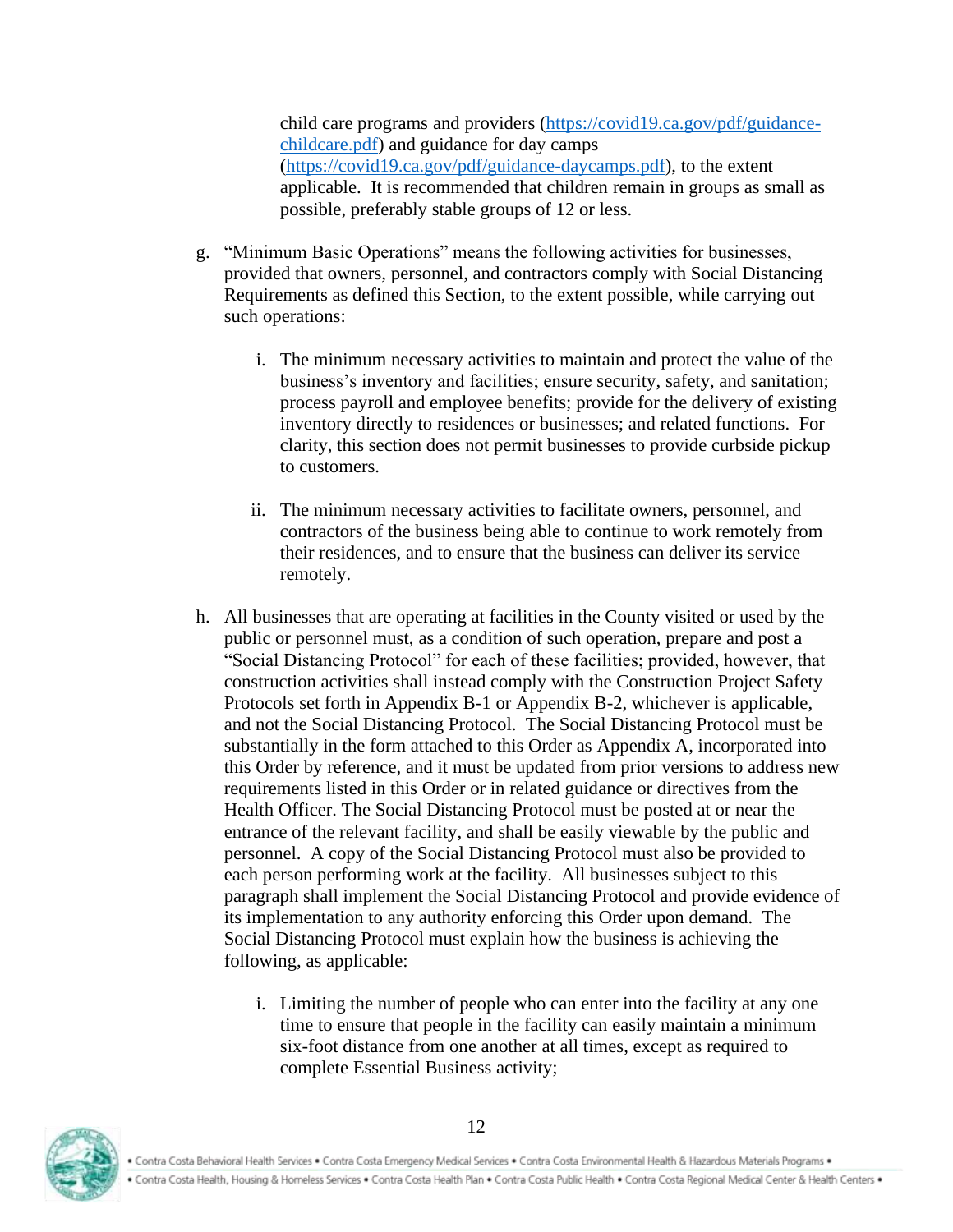- ii. Requiring face coverings to be worn by all persons entering the facility, other than those exempted from face covering requirements (e.g. young children);
- iii. Where lines may form at a facility, marking six-foot increments at a minimum, establishing where individuals should stand to maintain adequate social distancing;
- iv. Providing hand sanitizer, soap and water, or effective disinfectant at or near the entrance of the facility and in other appropriate areas for use by the public and personnel, and in locations where there is high-frequency employee interaction with members of the public (e.g. cashiers);
- v. Providing for contactless payment systems or, if not feasible to do so, the providing for disinfecting all payment portals, pens, and styluses after each use;
- vi. Regularly disinfecting other high-touch surfaces;
- vii. Posting a sign at the entrance of the facility informing all personnel and customers that they should: avoid entering the facility if they have any COVID-19 symptoms; maintain a minimum six-foot distance from one another; sneeze and cough into one's elbow; not shake hands or engage in any unnecessary physical contact; and
- viii. Any additional social distancing measures being implemented (see the Centers for Disease Control and Prevention's guidance at: [https://www.cdc.gov/coronavirus/2019-ncov/community/guidance](https://urldefense.proofpoint.com/v2/url?u=https-3A__www.cdc.gov_coronavirus_2019-2Dncov_community_guidance-2Dbusiness-2Dresponse.html&d=DwMFAw&c=jIuf2QGe13CVwCCNhnnHSyGX0TfHadH8sr2VwRkl7n8&r=ngkLopuMRZUOqEIlIlHX3zVLl4AZMj7V3rWqAE9UGqQ&m=Qer8m3QWIWOVAJdc_vNH--0HKkNvhAMe3lrb0WmOdBI&s=DyfmdZVnfn5xjeIVMnDZJxkHd-kHAhoUnoNIl0WHytw&e=)[business-response.html\)](https://urldefense.proofpoint.com/v2/url?u=https-3A__www.cdc.gov_coronavirus_2019-2Dncov_community_guidance-2Dbusiness-2Dresponse.html&d=DwMFAw&c=jIuf2QGe13CVwCCNhnnHSyGX0TfHadH8sr2VwRkl7n8&r=ngkLopuMRZUOqEIlIlHX3zVLl4AZMj7V3rWqAE9UGqQ&m=Qer8m3QWIWOVAJdc_vNH--0HKkNvhAMe3lrb0WmOdBI&s=DyfmdZVnfn5xjeIVMnDZJxkHd-kHAhoUnoNIl0WHytw&e=).
- i. Individuals may leave their residence to engage in "Essential Travel." Essential Travel means travel for any of the following purposes:
	- i. Travel related to the provision of or access to Essential Activities, Essential Governmental Functions, Essential Businesses, Minimum Basic Operations, Outdoor Activities, Outdoor Businesses, Additional Activities, and Additional Businesses.
	- ii. Travel to care for any elderly, minors, dependents, or persons with disabilities.
	- iii. Travel to or from educational institutions for purposes of receiving materials for distance learning, for receiving meals, and any other related services.
	- iv. Travel to return to a place of residence from outside the County.

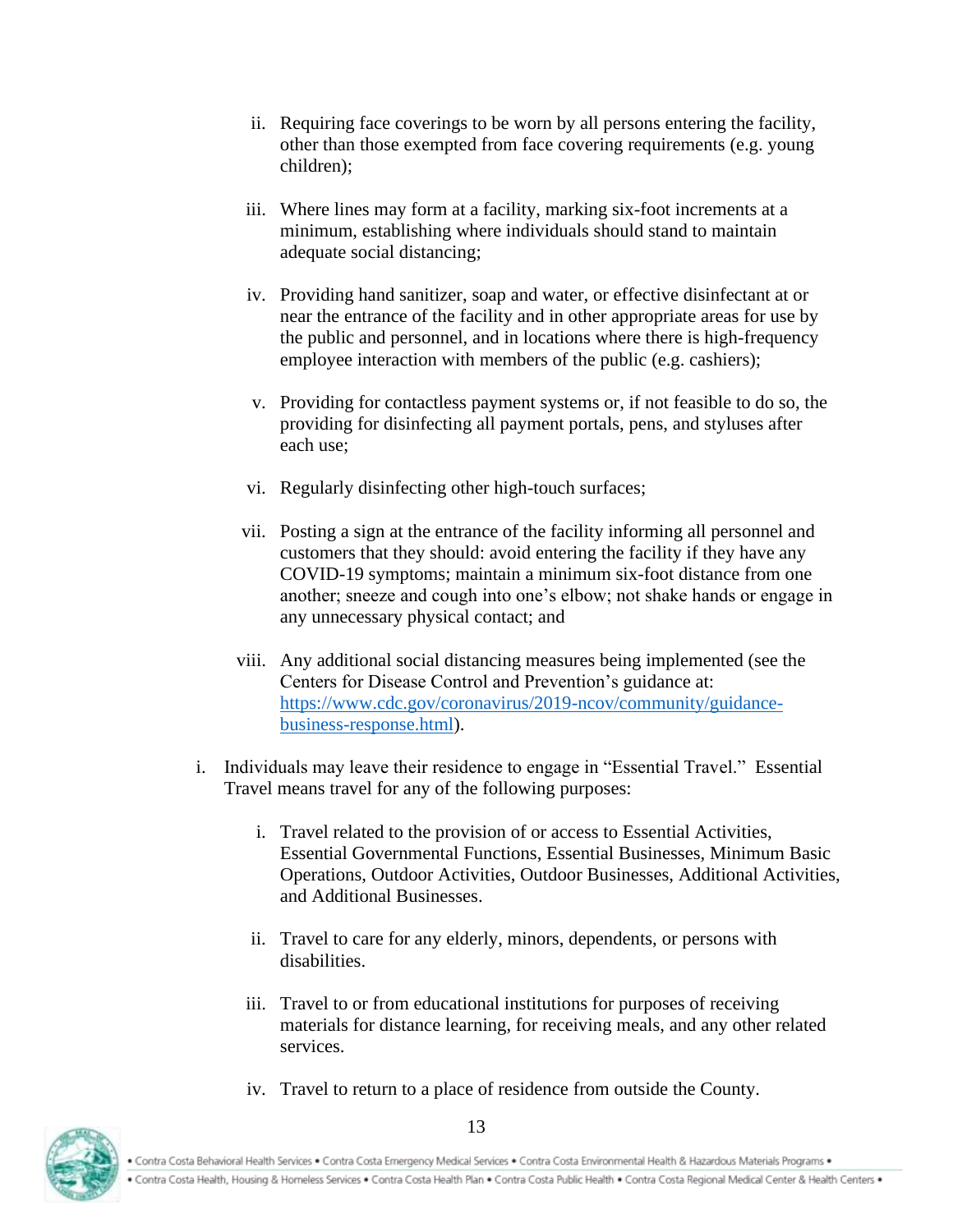- v. Travel required by law enforcement or court order.
- vi. Travel required for non-residents to return to their place of residence outside the County. Individuals are strongly encouraged to verify that their transportation out of the County remains available and functional prior to commencing such travel.
- vii. Travel to manage after-death arrangements and burial.
- viii. Travel to arrange for shelter or avoid homelessness.
- ix. Travel to avoid domestic violence or child abuse.
- x. Travel for parental custody arrangements.
- xi. Travel to a place to temporarily reside in a residence or other facility to avoid potentially exposing others to COVID-19, such as a hotel or other facility provided by a governmental authority for such purposes.
- j. "Residences" include hotels, motels, shared rental units and similar facilities. Residences also include living structures and outdoor spaces associated with those living structures, such as patios, porches, backyards, and front yards that are only accessible to a single family or household unit.
- k. "Social Distancing Requirements" means:
	- i. Maintaining at least six-foot social distancing from individuals who are not part of the same household, living unit or Social Bubble;
	- ii. Frequently washing hands with soap and water for at least 20 seconds, or using hand sanitizer that is recognized by the Centers for Disease Control and Prevention as effective in combatting COVID-19;
	- iii. Covering coughs and sneezes with a tissue or fabric or, if not possible, into the sleeve or elbow (but not into hands);
	- iv. Wearing a face covering when out in public, consistent with the orders or guidance of the Health Officer; and
	- v. Avoiding all social interaction outside the household when sick with a fever, cough, or other COVID-19 symptoms.

All individuals must strictly comply with Social Distancing Requirements, except to the limited extent necessary to provide care (including childcare, adult or senior care, care to individuals with special needs, and patient care); as necessary to

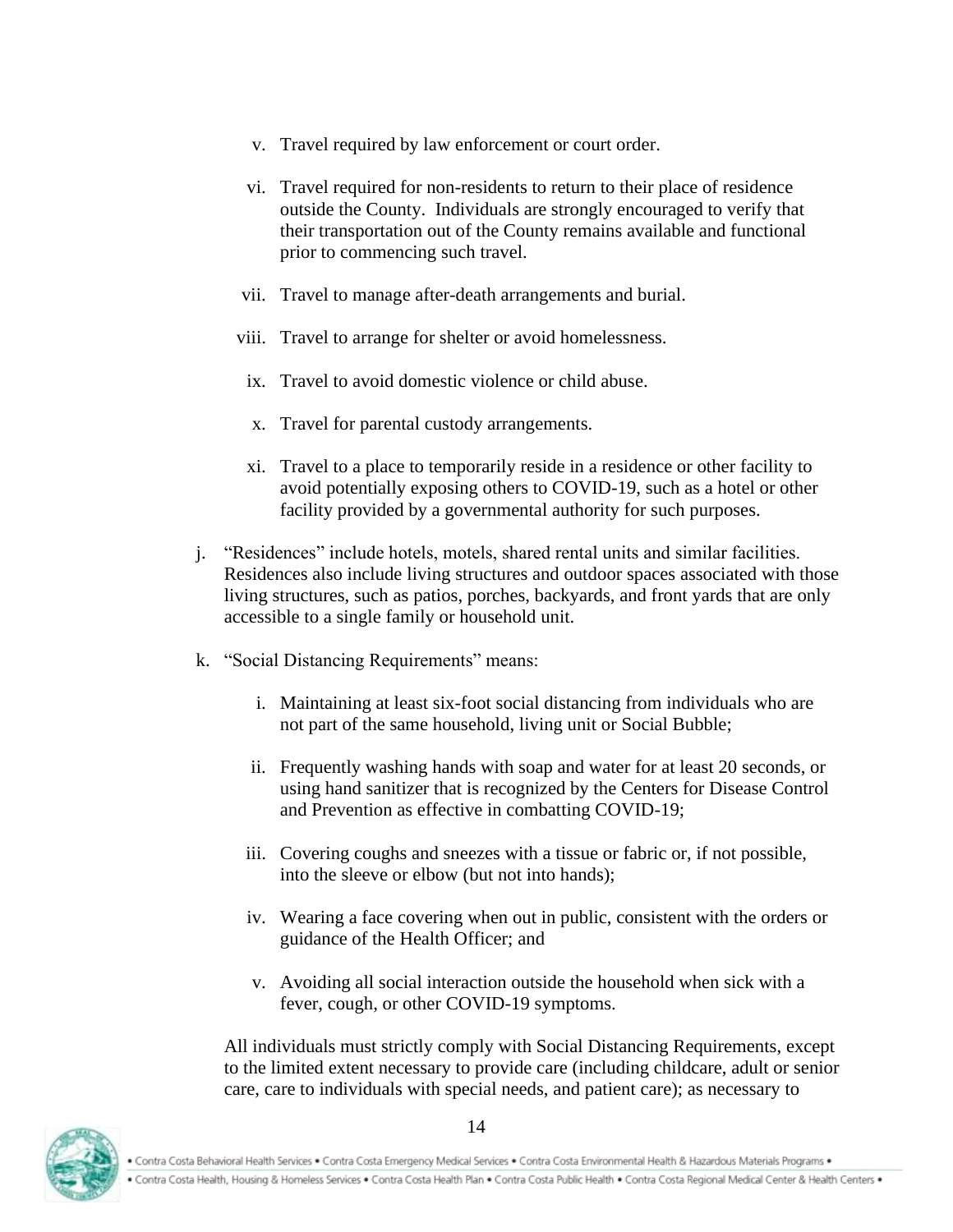carry out the work of Essential Businesses, Essential Governmental Functions, or provide for Minimum Basic Operations; or as otherwise expressly provided in this Order. Outdoor Activities, Outdoor Businesses, Additional Activities and Additional Businesses must strictly adhere to these Social Distancing Requirements.

- l. "Outdoor Businesses" means:
	- i. The following businesses that normally operated primarily outdoors prior to March 16, 2020, and where there is the ability to fully maintain social distancing of at least six feet between all persons:
		- 1. Businesses primarily operated outdoors, such as wholesale and retail plant nurseries, agricultural operations, and garden centers.
		- 2. Service providers that primarily provide outdoor services, such as landscaping and gardening services, and environmental site remediation services.

For clarity, "Outdoor Businesses" do not include outdoor restaurants, cafes, or bars, or businesses that promote large, coordinated, and prolonged gatherings, such as outdoor concert venues and amusement parks.

- m. "Outdoor Activities" means:
	- i. To obtain goods, services, or supplies from, or perform work for, an Outdoor Business.
	- ii. To engage in outdoor recreation as permitted in Section 15.a.
- n. "Additional Business" means any business, entity, or other organization identified as an Additional Business in Appendix C-1, which will be updated as warranted based on the Health Officer's ongoing evaluation of the COVID-19 Indicators and other data. In addition to the other requirements in this Order, operation of those Additional Businesses is subject to any conditions and health and safety requirements set forth in Appendix C-1 and in applicable industry-specific guidance issued by the State of California. Appendix C-1 is incorporated into this Order by this reference.



. Contra Costa Behavioral Health Services . Contra Costa Emergency Medical Services . Contra Costa Environmental Health & Hazardous Materials Programs .

. Contra Costa Health, Housing & Homeless Services . Contra Costa Health Plan . Contra Costa Public Health . Contra Costa Regional Medical Center & Health Centers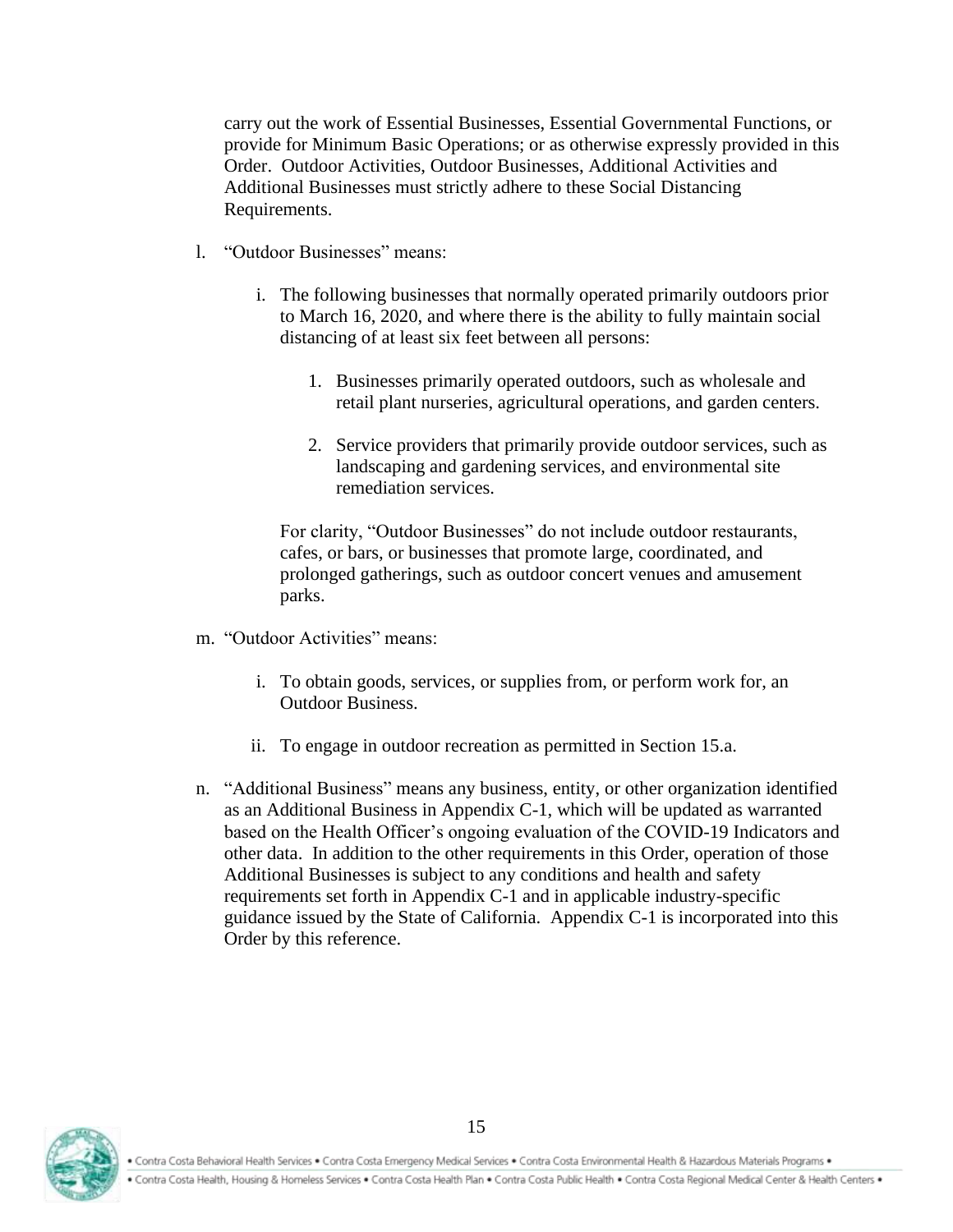- o. "Additional Activities" means:
	- i. To obtain goods, services, or supplies from, or perform work for, Additional Businesses identified in Appendix C-1, subject to any conditions and health and safety requirements set forth in this Order and any applicable industry-specific guidance issued by the State of California.
	- ii. To engage in activities set forth in Appendix C-2, which will be updated as warranted based on the Health Officer's ongoing evaluation of the COVID-19 Indicators and other data. Engagement in Additional Activities is subject to applicable conditions and health and safety requirements set forth in this Order and Appendix C-2. Appendix C-2 is incorporated into this Order by this reference.
- 16. Government agencies and other entities operating shelters and other facilities that house or provide meals or other necessities of life for individuals experiencing homelessness must take appropriate steps to help ensure compliance with Social Distancing Requirements, including adequate provision of hand sanitizer. Also, individuals experiencing homelessness who are unsheltered and living in encampments should, to the maximum extent feasible, abide by 12 foot by 12 foot distancing for the placement of tents, and government agencies should provide restroom and hand washing facilities for individuals in such encampments as set forth in Centers for Disease Control and Prevention Interim Guidance Responding to Coronavirus 2019 (COVID-19) Among People Experiencing Unsheltered Homelessness [\(https://www.cdc.gov/coronavirus/2019](https://www.cdc.gov/coronavirus/2019-ncov/need-extra-precautions/unsheltered-homelessness.html) [ncov/need-extra-precautions/unsheltered-homelessness.html\)](https://www.cdc.gov/coronavirus/2019-ncov/need-extra-precautions/unsheltered-homelessness.html).
- 17. Pursuant to Government Code sections 26602 and 41601 and Health and Safety Code section 101029, the Health Officer requests that the Sheriff and all chiefs of police in the County ensure compliance with and enforce this Order. The violation of any provision of this Order constitutes an imminent threat and menace to public health, constitutes a public nuisance, and is punishable by fine, imprisonment, or both.
- 18. This Order shall become effective at 6 a.m. on June 17, 2020, and will continue to be in effect until it is extended, rescinded, superseded, or amended in writing by the Health Officer.
- 19. Copies of this Order shall promptly be: (1) made available at the Office of the Director of Contra Costa Health Services, 1220 Morello Avenue, Suite 200, Martinez, CA 94553; (2) posted on the Contra Costa Health Services website [\(https://www.cchealth.org\)](https://www.cchealth.org/); and (3) provided to any member of the public requesting a copy of this Order. Questions or comments regarding this Order may be directed to Contra Costa Health Services at (844) 729-8410.



. Contra Costa Health, Housing & Homeless Services . Contra Costa Health Plan . Contra Costa Public Health . Contra Costa Regional Medical Center & Health Centers